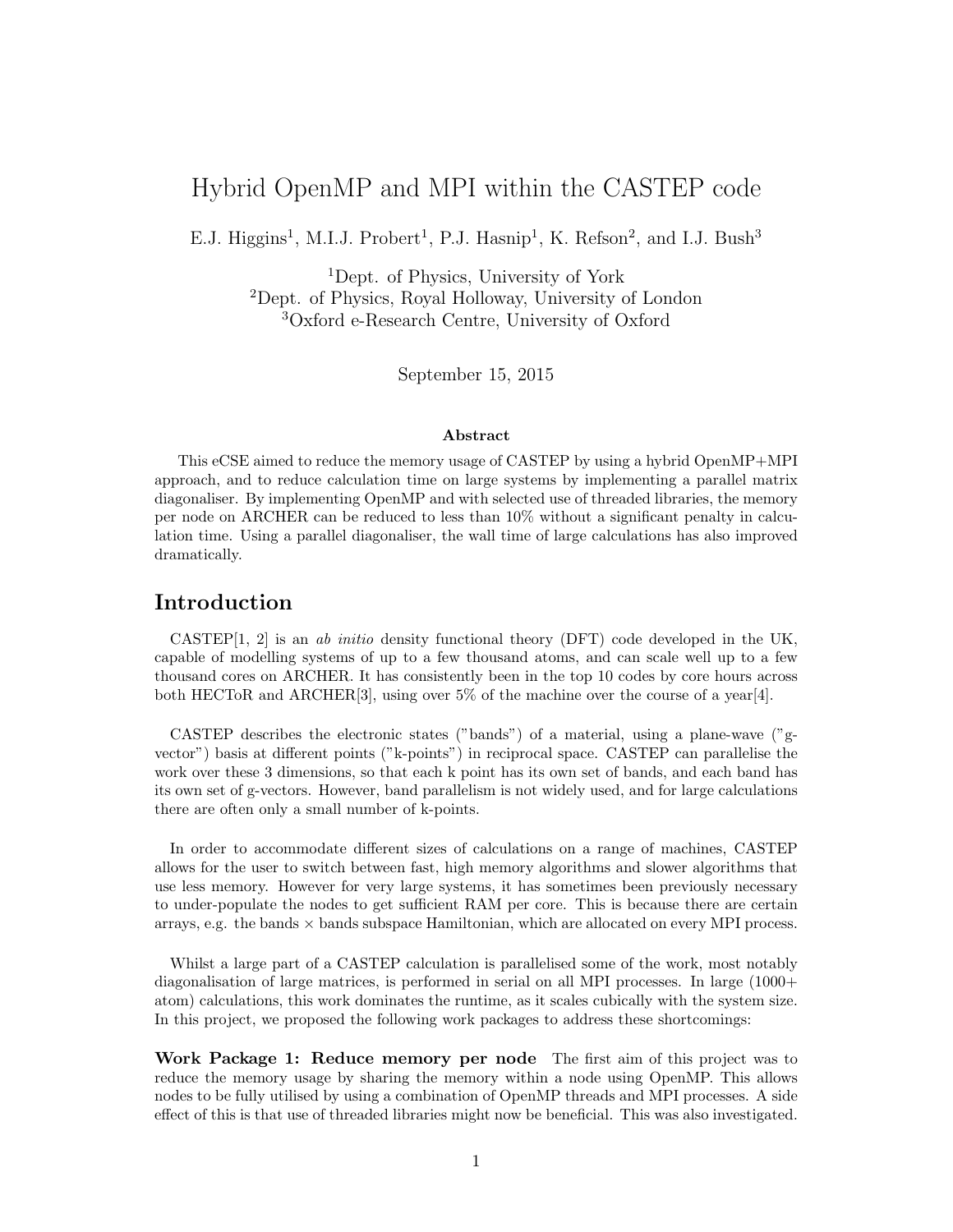Work Package 2: Parallel matrix diagonaliser The second aim of this project was to implement a parallel matrix diagonaliser to distribute the matrix diagonalisation work over multiple nodes using MPI.

Both work packages have been successfully completed, and the resulting code has been merged into the current development version of CASTEP 9.0, for worldwide release later in 2015. Thus, these developments will be available to all ARCHER users once the system modules have been updated.

The benchmarks This report focusses on 2 benchmarks:

- Crambin A small seed storage protein, containing H, C, N, O and S, (1284 atoms).
- Sig  $7x7x7$  conventional supercell,  $(2744 \text{ atoms}).$

All binaries for the benchmarks are compiled on ARCHER with gfortran 4.9.2, and use FFTW 3.3.4 and Cray's LibSci 13.0.1, with the exception of figure 2 which was run earlier in the project.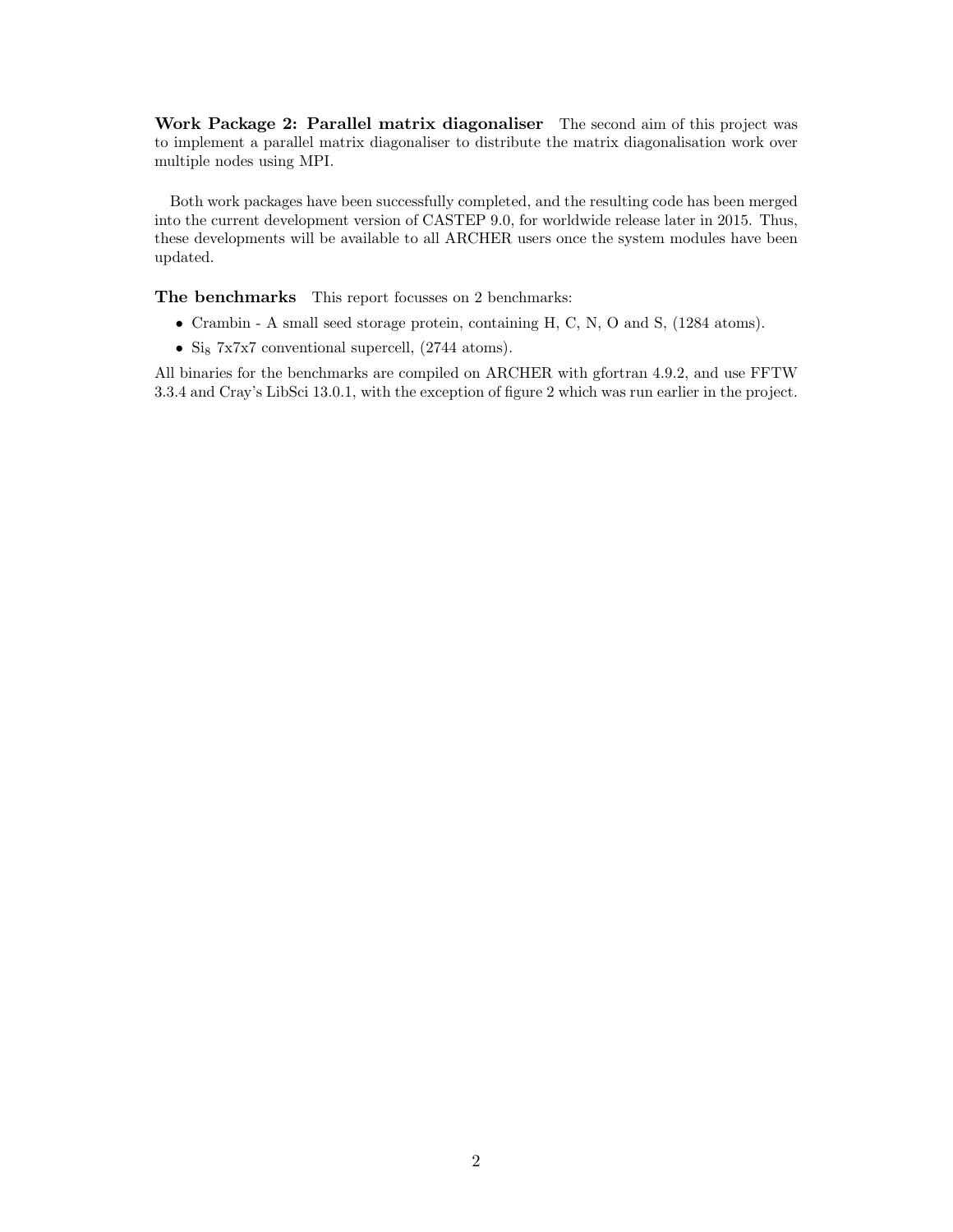# WP1: Reduce memory per node

Work Package 1 aimed to reduce the amount of memory per node by reducing the number of MPI processes and replacing them with OpenMP threads.

#### Memory Improvements



Figure 1: Memory per node as MPI processes are traded for OpenMP threads whilst running on 1152 cores. The line fits the function  $24\left(\frac{R}{\text{\# threads}}+\frac{D}{1152 \text{ cores}}\right)$ , with best fit values of  $R = 3.41$ GB and  $D = 119.5$ GB.

Figure 1 shows the memory per node for the crambin benchmark after the completion of WP1, calculated by reading the peak virtual memory from /proc/self/status on the root process at the end of the calculation and multiplying it by the number of MPI processes per node. This is an overestimate, since there are arrays only allocated on the root process. It is also unclear whether this includes memory allocated by the MPI library. Nevertheless, it clearly shows a dramatic reduction in the memory per node with the hybrid OpenMP+MPI approach, as MPI processes are traded for OpenMP threads (keeping the number of cores in use constant).

The crambin calculation requires approximately 123GB to run in serial. Of this, 119.5GB is distributed over MPI, and 3.41GB is replicated on every MPI process. If a large number of MPI processes are used, the distributed memory becomes negligible per MPI process. Meanwhile, the replicated data remains constant per MPI process, and therefore dominates the RAM usage per node. Therefore, with ARCHER and 24 MPI processes per node, the replicated data becomes  $24 \times 3.41 \text{GB} = 81.9 \text{GB}$  per node. This cannot be reduced by increasing the total number of MPI processes. By using a hybrid OpenMP+MPI approach, this replicated data can be shared between OpenMP threads, and hence the total memory per node can be dramatically reduced, as in figure 1.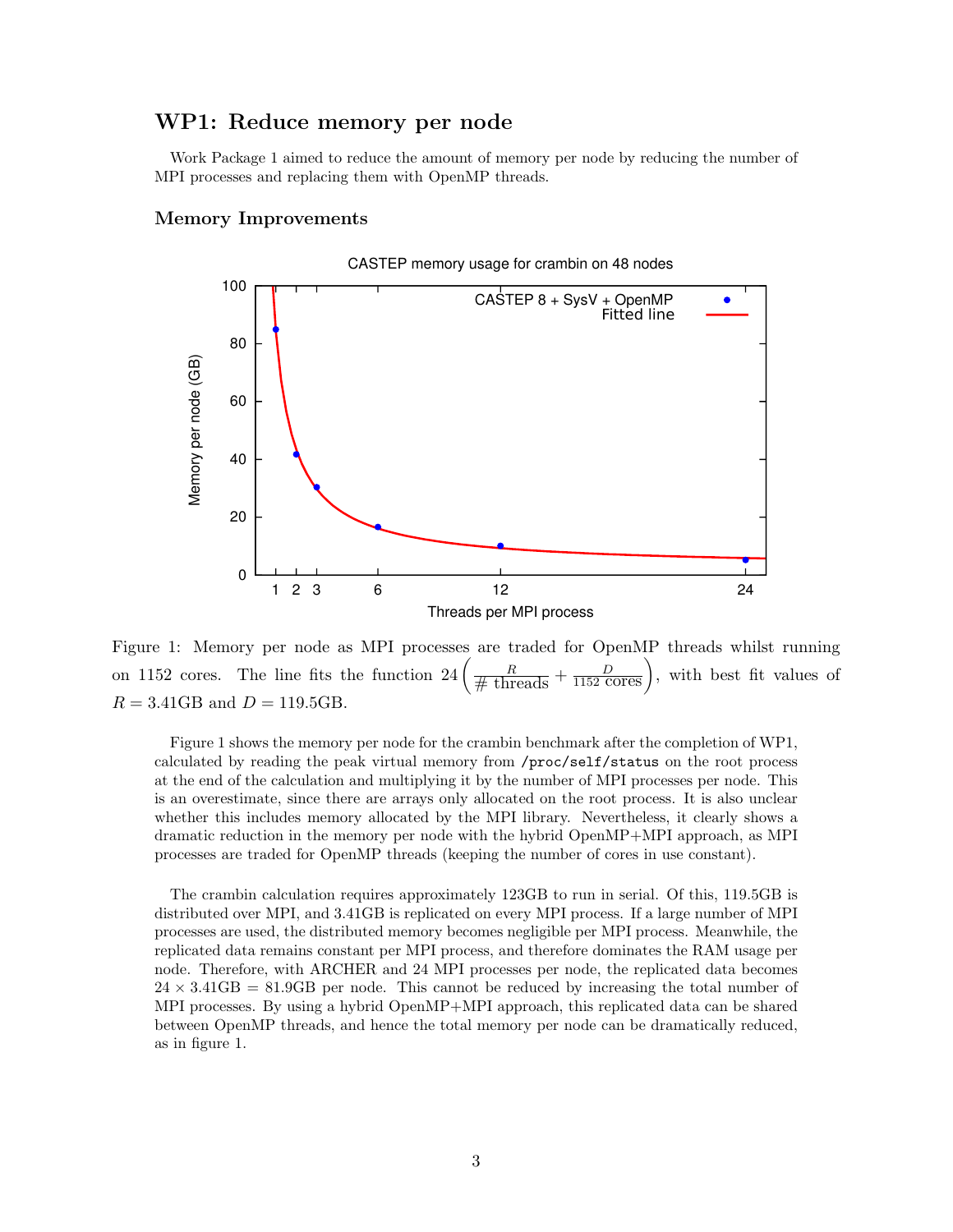### Threaded Libraries

These memory savings are only generally useful if the performance of the hybrid code is not significantly worse compared to pure MPI. Initially, it was thought that linking with threaded libraries would provide an easy way to utilise threads in CASTEP. In particular, BLAS calls to DGEMM and ZGEMM for matrix multiplications took between 20-50% of the runtime in the crambin benchmark, depending on the number of threads. These are principally called from routines in ion and wave - see table 1.

| Routine Name                 |        | $\#$ of calls Time before WP1 (s) |
|------------------------------|--------|-----------------------------------|
| Total runtime                |        | 2091.20                           |
| ion_beta_add_multi_recip_all | 6317   | 485.12                            |
| ion_all_beta_multi_phi_recip | 1390   | 402.83                            |
| comms_transpose_exchange     | 168320 | 246.96                            |
| ewald_calculate_forces       |        | 110.97                            |
| wave_orthog_over_wv_slice    | 688    | 96.15                             |
| ewald_calculate_energy       |        | 79.36                             |

Table 1: Performance of crambin on 48 nodes, with 2 MPI processes per node to simulate underpopulating a node, using CASTEP 8.0. The times are all averaged over 3 runs.



Dramatic slowdown of threaded libraries for crambin on 24 nodes

Figure 2: Times for the crambin benchmark running on 24 nodes of ARCHER with a partially threaded version of CASTEP. The dashed line shows the time spent in ion all beta multi phi recip, where the threaded BLAS slowdown was most significant.

The dramatic slowdown with threaded BLAS, seen in figure 2 was found to be caused by the overhead of forking and joining threads, as the matrix multiplications in CASTEP are typically quite small, but called thousands of times. Hence the time for spawning and killing threads was significant which meant that the library threading performance was inconsistent, and could often increase the program's runtime by up to 10x. Because of this, matrix multiplications were wrapped up into a series of algor matmul routines and the operations threaded explicitly using OpenMP. This allowed them to use existing OpenMP threads, and for control over how many threads to use for each multiplication.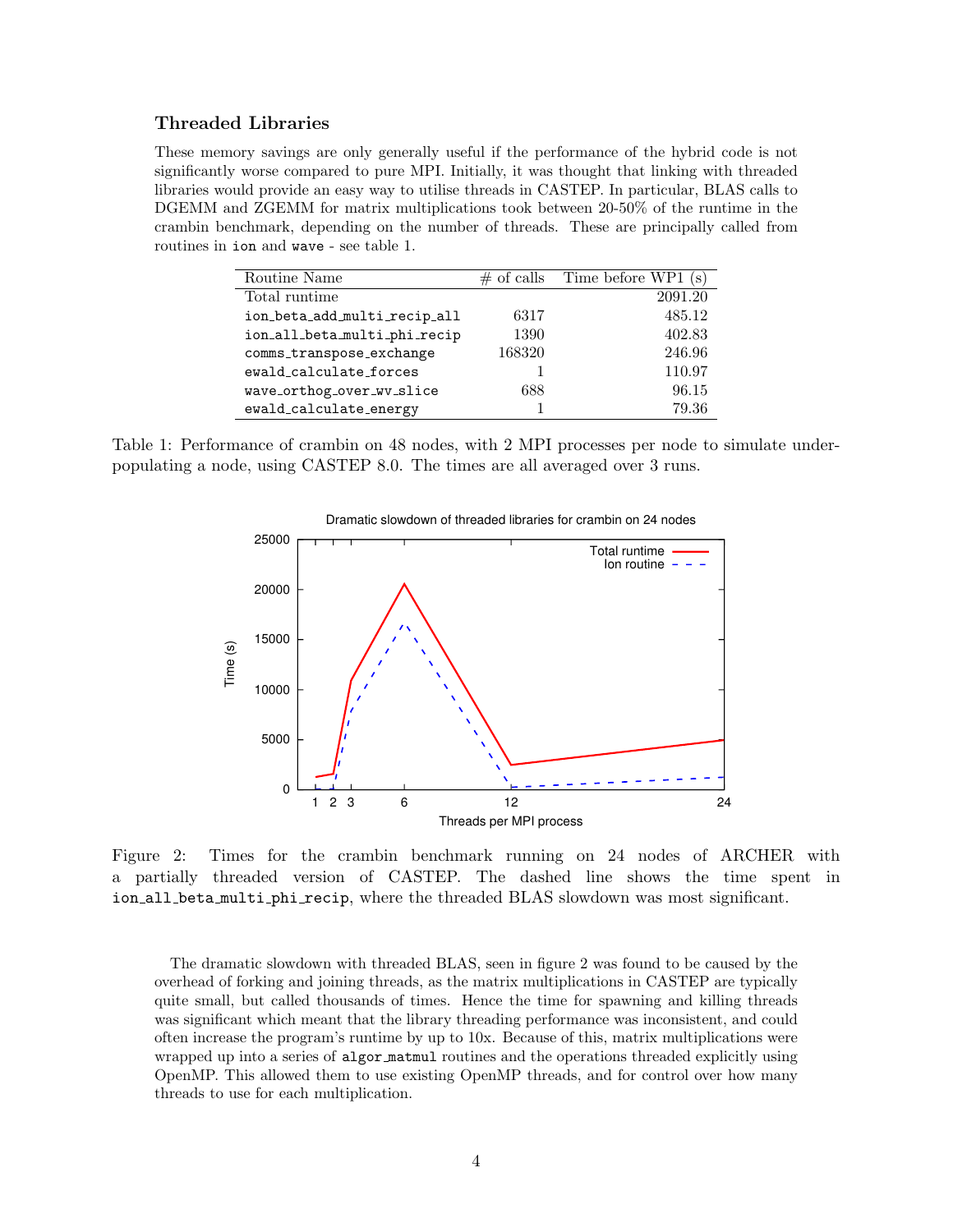There remains a small overhead associated with OpenMP thread forking/joining in these new routines, but not nearly to the same extent. The advantages gained by threading outweigh these effects. They are however the principal cause of the bump at 3 and 6 threads on the solid line in figure 3.



Figure 3: Times for the crambin benchmark running on 48 nodes of ARCHER with CASTEP 8.0, CASTEP  $8.0 +$  OpenMP, and CASTEP  $8.0 +$  OpenMP + System V SMP.

#### System V Shared Memory

One place that there was the potential to get noticeable performance improvements was in the parallel FFTs, where a number of MPI Alltoallv communications are performed. This is one of the major bottlenecks in calculations on large process counts. By having fewer MPI processes and more threads, this time should be reduced, at the cost of increasing the computation time. This could be mitigated in the future by using a threaded FFT routine.

In CASTEP, this has previously been reduced using System V shared memory segments, whereby all  $N$  processes are grouped into groups of  $m$  MPI processes. Data for the all-to-all is then collected onto one of the  $m$  processes, and that process performs the MPI call. However this is not widely used and could potentially be replaced by using  $m$  OpenMP threads per MPI process. Figure 3 shows the performance of CASTEP before WP1, and with and without System V shared memory after WP1. In both cases that use System V, m was selected where possible such that there were 6 CPU cores in each group, for example 6 MPI processes on 1 thread and 3 MPI processes on 2 threads. For 12 and 24 threads, m was set to 1.

#### Final performance of WP1

Table 2 shows the exclusive time spent in the most time consuming routines in CASTEP 8.0, and their corresponding times after WP1. The performance improvements are due to 2 changes. Firstly, almost all of the time in the ion and wave, routines, along with a few smaller routines were in matrix multiplications, which have now been threaded in the algor matmul routines, discussed above. Secondly, the ewald routines were optimised to take advantage of the separability of the Coulomb interaction in reciprocal space.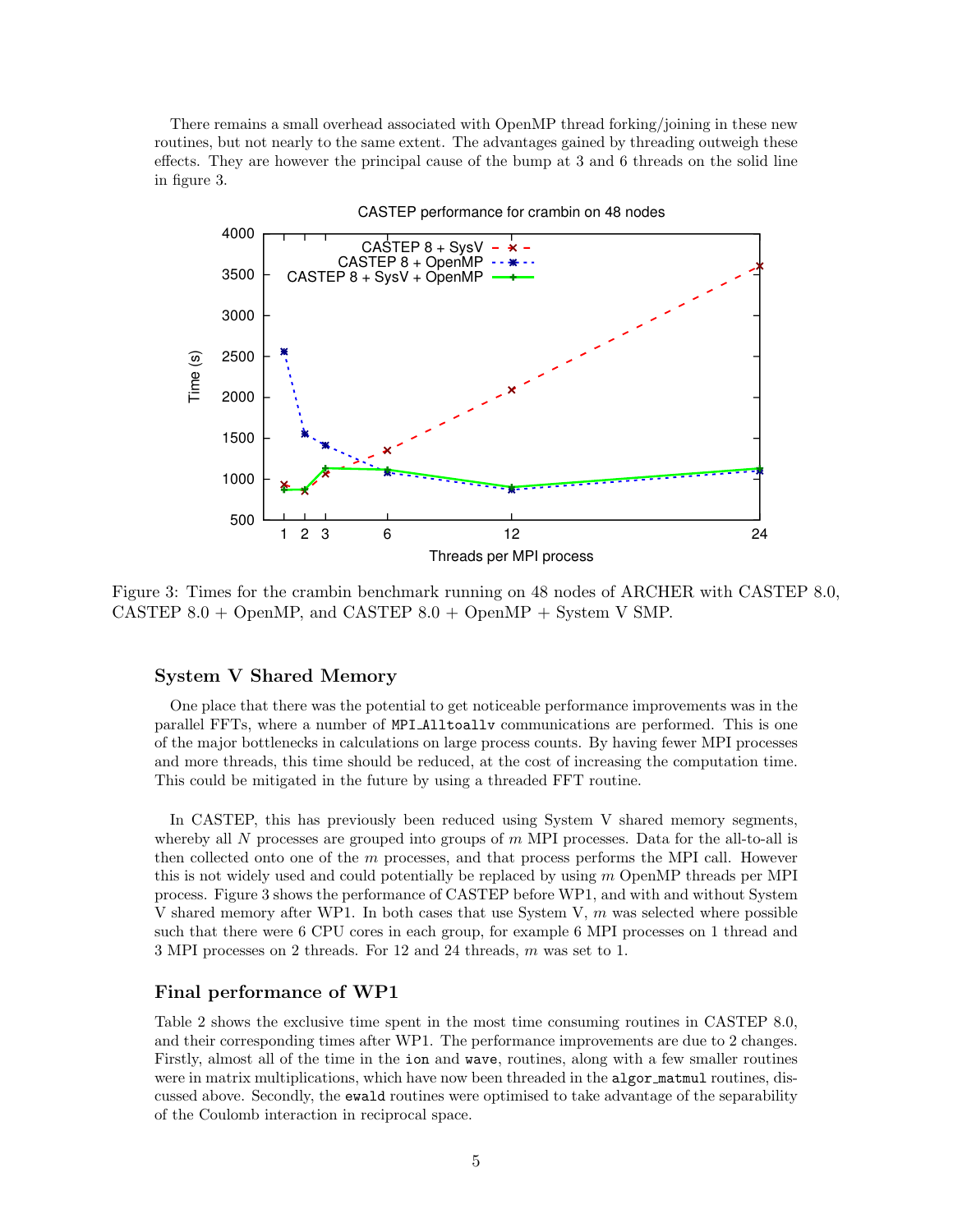| Routine Name                 | $\#$ of calls | Time before WP1 (s) | Time after WP1 (s) |
|------------------------------|---------------|---------------------|--------------------|
| Total runtime                |               | 2091.20             | 902.02             |
| ion_beta_add_multi_recip_all | 6317          | 485.12              | 98.21              |
| ion_all_beta_multi_phi_recip | 1390          | 402.83              | 105.71             |
| comms_transpose_exchange     | 168320        | 246.96              | 266.83             |
| ewald calculate forces       |               | 110.97              | 1.37               |
| wave_orthog_over_wv_slice    | 688           | 96.15               | 10.17              |
| ewald_calculate_energy       |               | 79.36               | 0.60               |
| Other                        |               | 669.81              | 419.13             |

Table 2: Performance of crambin on 48 nodes, 2 MPI processes per node. The final column shows the time with 12 OpenMP threads per MPI process. The net result is a speedup of over 2x by using OpenMP. The 20s difference in comms transpose exchange is due to timing noise on ARCHER.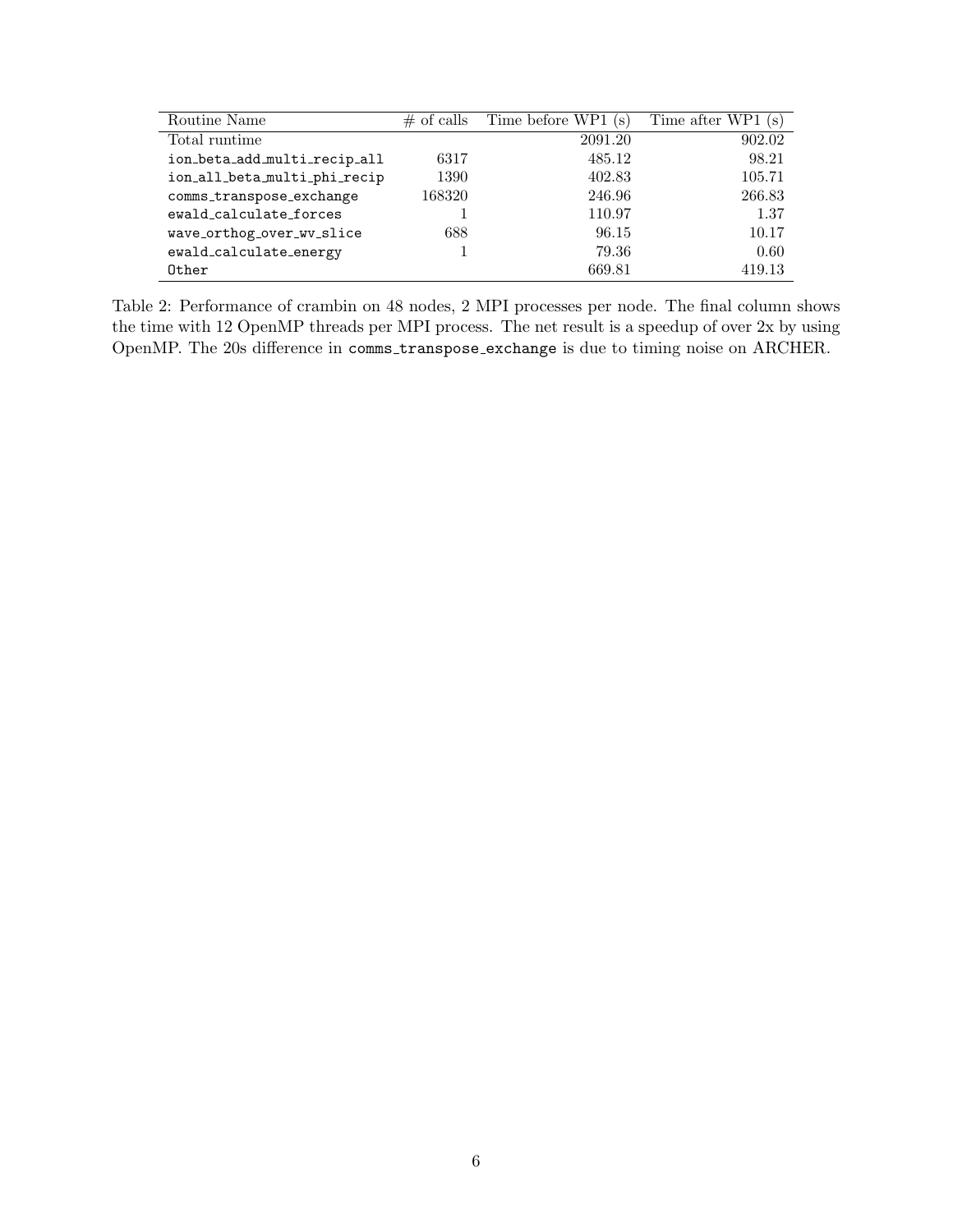# WP2: Parallel matrix diagonaliser

Work package 2 aimed to implement a parallel diagonaliser in CASTEP. This was previously done using a serial or threaded LAPACK call to ZHEEVR. However, the scaling of this was limited the number of threads per process. The use of parallel libraries such as ScaLAPACK has been previously investigated. However they do not scale well, since they have their own parallelisation strategies and the cost of redistributing the data is too high.

A parallel Jacobi-like diagonaliser was chosen, based on the BFJ algorithm by Littlefield and Maschhoff[5]. The advantage of writing the diagonaliser within CASTEP is that CASTEP's pre-existing parallelisation scheme can be utilised, and data will not have to be gathered and redistributed.

### Jacobi's method

Jacobi's eigenvalue algorithm[6] aims to solve the Hermitian eigenvalue problem

$$
\Psi^+ H \Psi = \varepsilon \tag{1}
$$

by iteratively reducing the Frobenius norm of the off diagonal elements:

$$
off(H) = \sqrt{\sum_{i=1}^{n} \sum_{j \neq i}^{n} h_{ij}}.
$$
 (2)

This is done by cycling over the off-diagonal elements in the upper triangle

$$
h_{ij}
$$
;  $i = 1 \rightarrow (N - 1), j = (i + 1) \rightarrow N$ .

Each time, the *i*'th and *j*'th rows and columns of H, and the *i*'th and *j*'th rows of  $\Psi$  are updated such that  $h_{ij}$  is zeroed.

By rewriting equation 1 as

$$
(\Psi^+ H)\Psi = G\Psi = \varepsilon \,,\tag{3}
$$

 $h_{ij}$  can be zeroed by only updating columns of G and rows of  $\Psi$ . This is known as the one sided Jacobi algorithm and allows the columns of G and  $\Psi^T$  to be updated independently from each other, and distributed across multiple processes.

#### Parallel Distribution

The order in which the columns of G and  $\Psi^T$  are updated does not matter, provided each  $i, j$  pair is updated once and only once per iteration. One way of doing this is by dividing the columns up into 2 groups, and distributing both groups across all processes. An example of this can be seen in table 3.

|        | process |  | process 2 |  |  | process 3 |  |  |
|--------|---------|--|-----------|--|--|-----------|--|--|
| Group  |         |  |           |  |  |           |  |  |
| Group? |         |  |           |  |  |           |  |  |

Table 3: Parallel distribution of columns for an  $18\times18$  matrix on 3 processes.

For a given iteration, each process updates every column with every other column in each group individually. For example, process 1 in table 3 would update columns  $(1,2)$ ,  $(1,3)$  and  $(2,3)$  for group 1 and  $(4,5)$ ,  $(4,6)$  and  $(5,6)$  for group 2.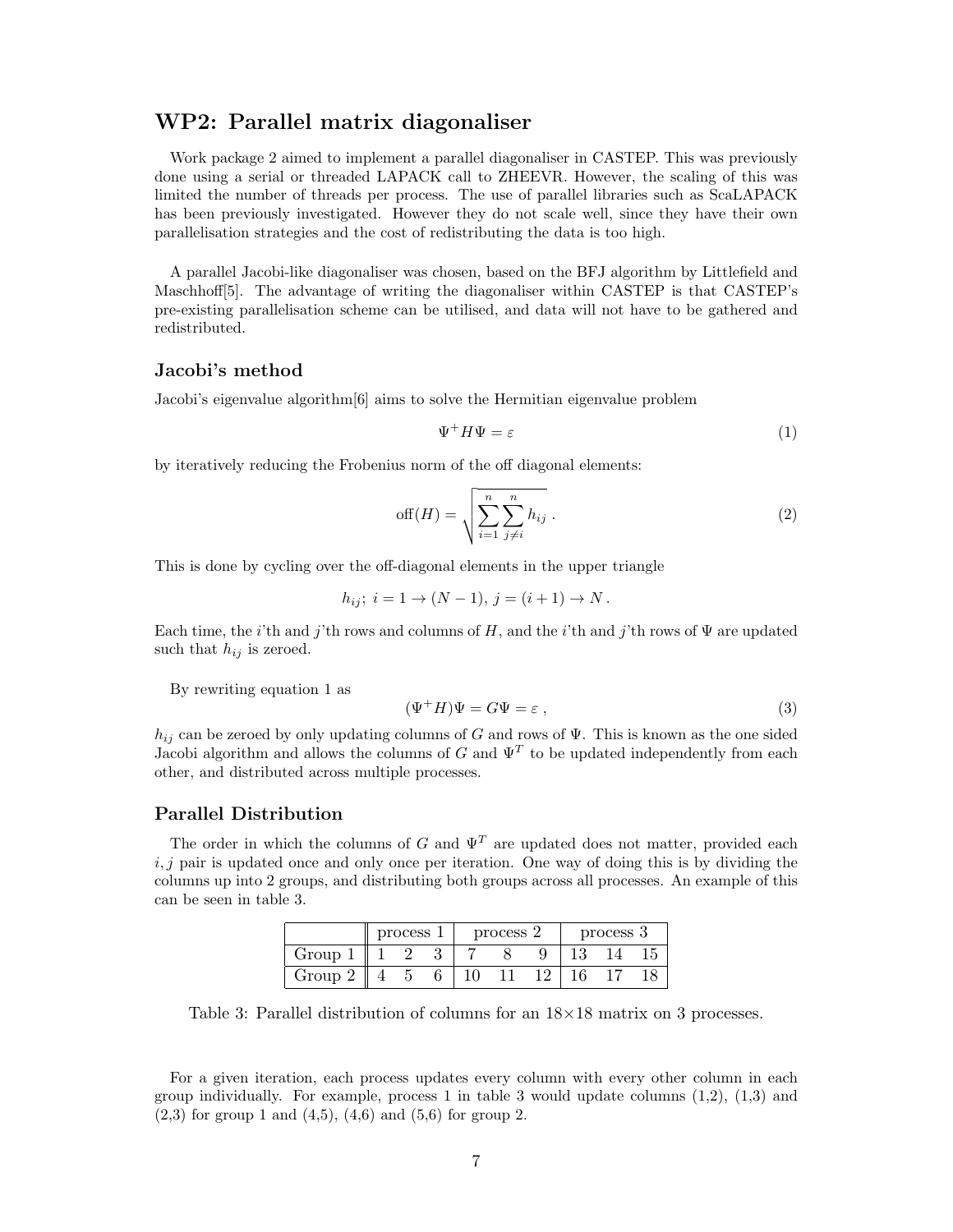Next, all inter-group pairs are updated on each process. E.g. process 1 would rotate (1,4),  $(1,5), (1,6), (2,4), (2,5), (2,6), (3,4), (3,5) \text{ and } (3,6).$ 

After this is done, all the groups of columns except group 1 on process 1 are cycled anticlockwise in a ring. The result of this is shown in table 4.

|                  | process |  | process 2 |  |  | process 3 |  |  |  |
|------------------|---------|--|-----------|--|--|-----------|--|--|--|
| Group            |         |  |           |  |  |           |  |  |  |
| Group $^{\circ}$ |         |  |           |  |  |           |  |  |  |

Table 4: Parallel distribution of columns after 1 pass.

The inter-group columns are updated on each process as before, but now with the pairs of groups. This action of cycling and updating the columns is repeated until all the columns are back where they started. This completes one Jacobi iteration.

Since this work is replicated across the g-vectors, and since calculations big enough for the work to be significant is generally well parallelised over g-vectors, it was decided that columns should be distributed over the g-vector group.

### Performance

While Jacobi's algorithm has more scope for parallelism it is slower in serial than the LAPACK routines, so has not entirely replaced the old diagonaliser in CASTEP. It was found that Jacobi started to beat LAPACK at 24 processes, and on matrices larger than 750x750. CASTEP automatically chooses which algorithm to use based on these criteria. Figure 4 shows the parallel performance of ZHEEV and CASTEP's Jacobi algorithm on varying numbers of cores.



Figure 4: Comparison of ZHEEV (1-24 cores) and Jacobi (24-3456 cores) diagonalisers on various sized matrices. ZHEEV is using LibSci's threading, and Jacobi is MPI parallel. Note the logarithmic scale on both axes.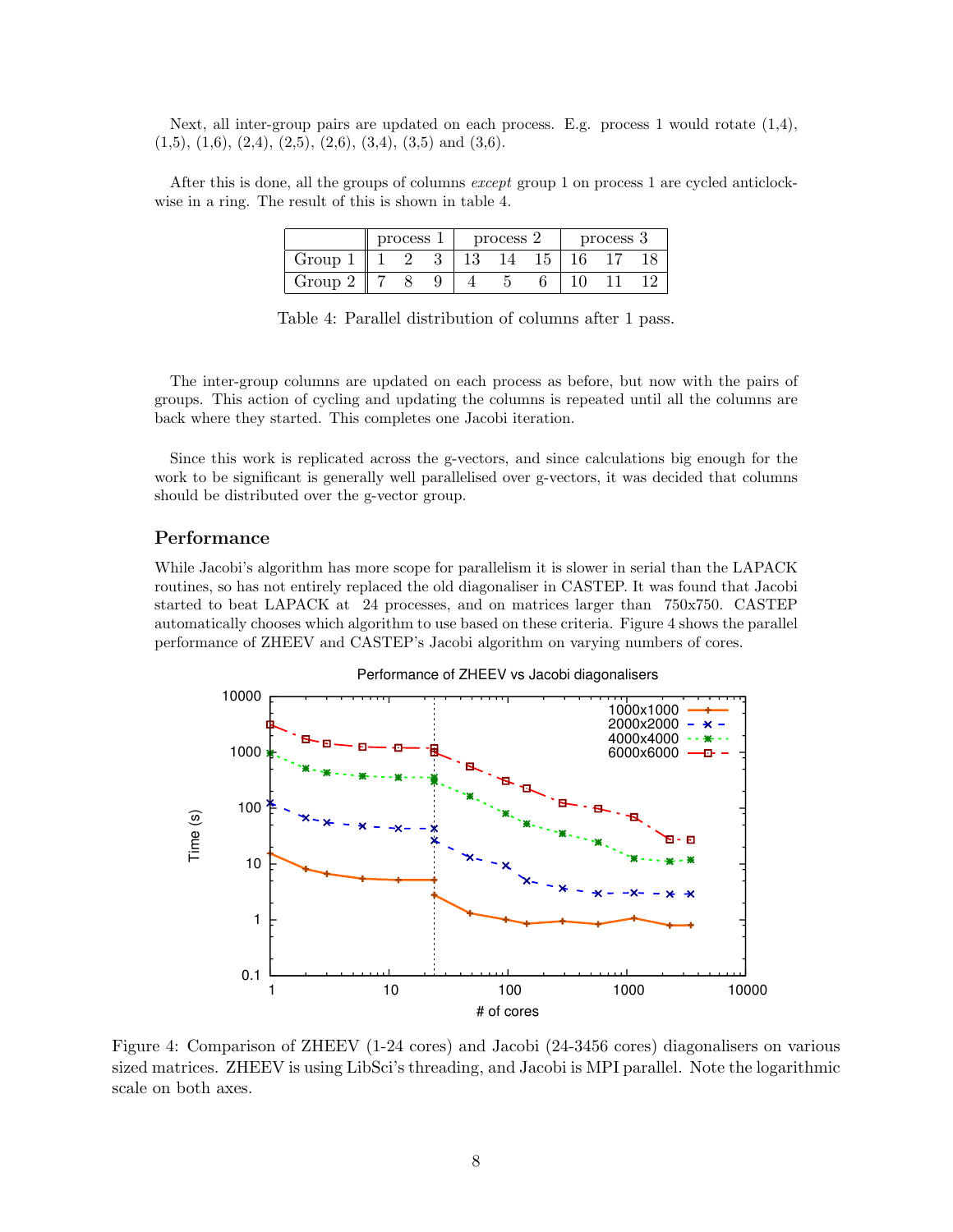It can be seen from figure 4 that, while ZHEEV saturates around 6 threads, Jacobi is able to scale up to  $\frac{N}{4}$  cores. Beyond this, there are not enough columns to distribute across any remaining processes. Beyond this point, performance does not change significantly as additional cores are not used.

### Results



Figure 5: Performance of the  $Si_8$  7x7x7 supercell benchmark on different numbers of nodes in CASTEP 9.0. The times are also compared to that of CASTEP 8.0. Here, each System V SMP group contains 12 cores.

Figure 5 shows how CASTEP 9.0 scales with core count, on varying numbers of nodes. It shows that while lower thread numbers are faster for small core counts, higher thread numbers scale much better and are eventually much faster. For example, 2 threads per MPI process is the fastest on 6, 12 and 24 nodes, but does not scale beyond that. 24 threads however is the slowest on 12 and 24 nodes, but is able to scale right up to 144 and 192 nodes, where it is the fastest.

This is not surprising as it is the communications that are the bottleneck in the scaling limit. Since higher thread numbers means fewer MPI processes, this communication time would be expected to reduce.

It is also interesting to note that calculations with 1 thread per MPI process ran out of memory after 48 nodes, and 2 threads per MPI process ran out at 192 nodes.

# Future work

WP1 While all the major bottlenecks for large calculations have been threaded where possible, the profile for smaller systems can be significantly different. While beyond the scope of this project, threading could be implemented in such routines, allowing non-MPI CASTEP binaries to still make use of multi-core machines.